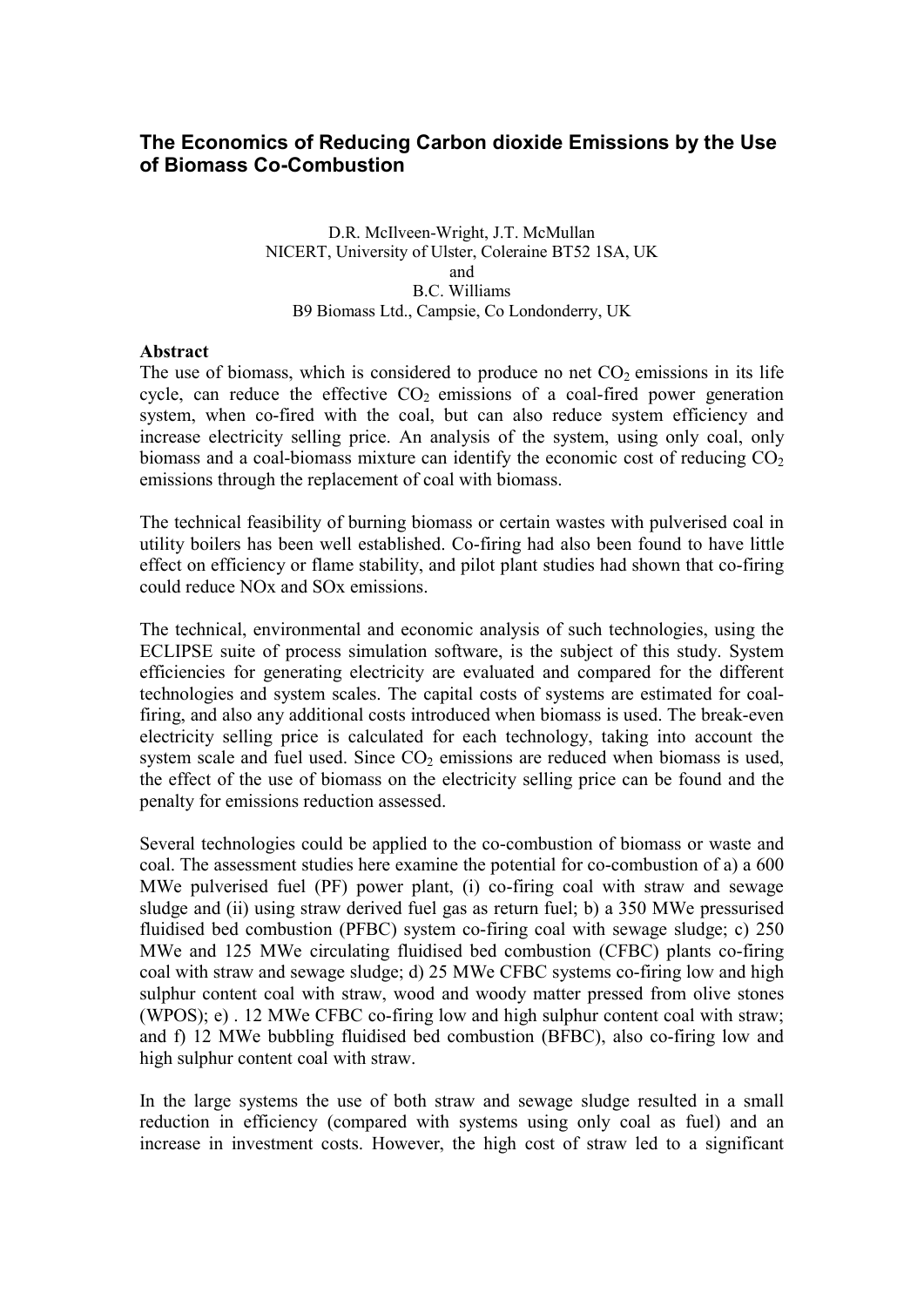increase in the electricity selling price. In the PFBC there was no penalty found in using dewatered sewage sludge.

In the small-scale systems the high moisture content of the wood chips chosen caused a significant efficiency reduction. However, the capital cost of wood fuel processing is lower than for straw. This, together with the high cost of straw means that woodfired CFBC electricity selling prices are significantly lower than the equivalent straw based systems.

## Introduction

Power generation is a major user of fossil fuels and the demand for electricity is growing steadily throughout the developed world and dramatically in the less developed countries. The replacement of all or part of these fossil fuels by renewable energy sources, such as biomass and waste, is an attractive means of reducing greenhouse gas emissions. Biomass and waste are also attractive because they are indigenous fuels, providing local employment and a boost to the rural economy. Conventional ways of disposing of waste, such as landfilling and dumping to sea are also becoming more difficult, more expensive and are no longer an acceptable solution.

The European Commission has fostered interest in co-firing coal and biomass or waste through some of its energy R&D programmes. The APAS Clean Coal Technology Programme showed that it was technically feasible to co-combust certain wastes or biomass with coal in utility boilers. Co-firing was also found to have little effect on combustion efficiency or flame stability. In addition, pilot plant tests showed that co-firing could reduce  $NO_x$  and  $SO_x$  emissions. However, there was concern that the impurities in some biomasses and wastes, particularly the alkali metals and halogens, could cause operational problems with regard to slagging, fouling or corrosion. There was also concern about the disposal of the ash, which in normal coal combustion can be used in construction applications, and about the emission of heavy metals and toxic organic compounds. A further project, known as  $OPTEB<sup>1</sup>$ , addressed all of these areas.

The role of the Energy Research Centre (NICERT) of the University of Ulster in OPTEB was to provide an overall techno-economic assessment of the systems examined, which is published elsewhere<sup>2</sup>. The information put forward in this paper is also derived from the same project, and here is used to assess the cost of  $CO<sub>2</sub>$ reduction by co-firing.

# Method and Scope of Assessment

The process simulation package,  $ECLIPSE<sup>3</sup>$ , was used to perform techno-economic assessment studies of each technology using, initially, coal as the fuel. ECLIPSE has been successfully used to analyse a wide range of power generation systems using biomass, such as wood combustion plants<sup>4</sup> and fuel cells integrated with biomass gasification<sup>5</sup>.

A variety of power generation technologies, a range of sizes of power plant and a number of blends of coals/biomasses/wastes as feedstocks were considered. The power generation technologies studied were pulverised fuel firing (PF), pressurised fluidised bed combustion (PFBC) and atmospheric pressure circulating fluidised bed combustion (CFBC). The power plant sizes ranged from 600MWe for the PF plants, to 12MWe for the smallest of the CFBC plants. A low and a high sulphur bituminous coal was used blended with straw, wood, the woody matter from pressed olive stones (WPOS) and sewage sludge. The analysis of these feedstocks is given in Table 1.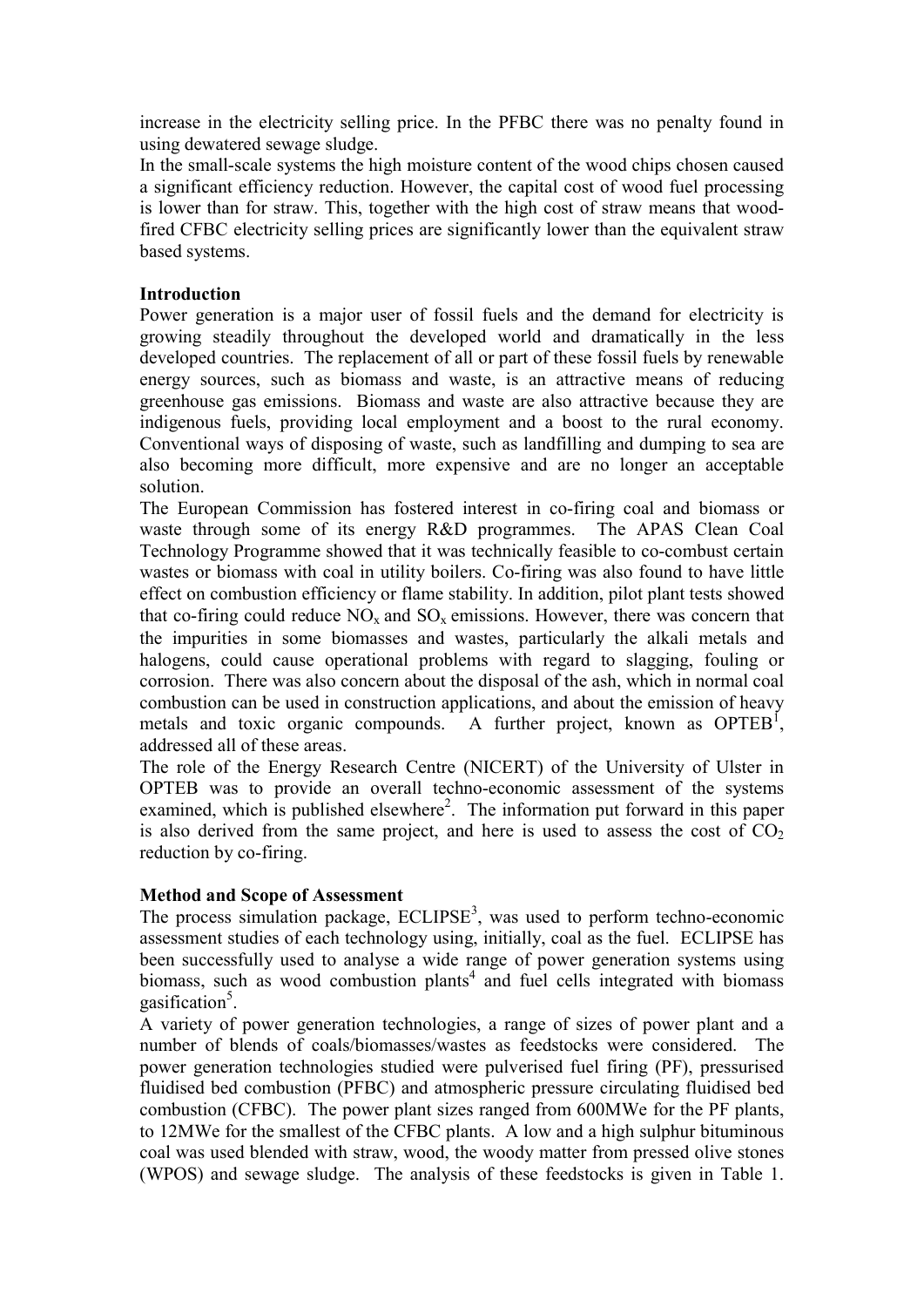Federal coal was taken as the standard coal in these studies. It has a relatively high sulphur content, so limestone was considered to be necessary as an absorbent for capturing 95% of the sulphur. For some of the studies a low-sulphur coal (Bellambi) was also assessed.

| Feedstock       | Federal                   | <b>Bellambi</b> | Wheat        | Wood     | <b>WPOS</b> | <b>Sewage</b> |  |  |  |
|-----------------|---------------------------|-----------------|--------------|----------|-------------|---------------|--|--|--|
|                 | Coal                      | Coal            | <b>Straw</b> |          |             | Sludge        |  |  |  |
| Water $(\%$ ar) | 6.30                      | 6.00            | 14.2         | 33.3     | 13.5        | 4.0           |  |  |  |
| Ash $(\%$ db)   | 6.62                      | 13.83           | 4.55         | 0.9      | 10.0        | 21.88         |  |  |  |
| HHV (MJ/kg daf) | 35.64                     | 36.18           | 19.90        | 18.73    | 20.89       | 22.94         |  |  |  |
| LHV (MJ/kg daf) | 34.25                     | 35.00           | 18.20        | 17.37    | 19.77       | 21.13         |  |  |  |
|                 | Ultimate Analysis (% daf) |                 |              |          |             |               |  |  |  |
| Carbon          | 84.0                      | 87.6            | 48.84        | 51.0     | 52.06       | 53.92         |  |  |  |
| Hydrogen        | 5.70                      | 4.70            | 7.08         | 6.0      | 6.04        | 7.85          |  |  |  |
| Nitrogen        | 1.50                      | 1.90            | 1.28         | 0.1      | 3.59        | 5.06          |  |  |  |
| Sulphur         | 2.60                      | 0.80            | 0.16         | < 0.1    | 0.64        | 0.89          |  |  |  |
| Chlorine        | 0.14                      | 0.01            | 0.28         | $\theta$ | $\theta$    | 0.38          |  |  |  |
| Oxygen          | 6.06                      | 4.99            | 42.36        | 42.9     | 37.67       | 31.90         |  |  |  |

| Table 1 | Analysis of Feedstocks Used |
|---------|-----------------------------|
|---------|-----------------------------|

A total of 25 processes, as outlined below, were studied in this work.

### PF Combustion Systems

All the studies using a PF combustion system were based upon the Amer 9 power station at Geertruidenberg in the Netherlands<sup>6</sup>. This is a 600MW supercritical PF coal fired power station with flue gas desulphurisation  $(FGD)^{78}$ .

Four processes were based around this technology. The first process (Process Number One - PN1) was the standard process as described elswhere<sup>9</sup>, using the standard coal. The second process (PN2) involved replacing one level of coal burners with straw burners so that 20% of the total thermal input to the boiler could be changed from coal to chopped processed straw. No other changes were required to the process apart from balancing flows to the steam cycle and the FGD system. The third process (PN3) involved replacing one level of coal burners with sewage sludge burners so that 20% of the total thermal input to the boiler could be changed from coal to dried sewage sludge cake. Again no other changes were required to the process apart from balancing flows to the steam cycle and the FGD system.

The fourth process (PN4) was based on the use of fuel gas from a straw gasifier as a reburn fuel. Reburn technologies achieves a  $NO_x$  emission reduction of about 50% by staging the combustion within the furnace.

### PFBC Combustion Systems

The first of the two PFBC systems uses only the standard coal (PN5) whereas the second system (PN6) is co-combusted with a mixture of 80% standard coal and 20% dried sewage sludge. Both are based on a 350 MW system described elsewhere<sup>10</sup>

### CFBC Combustion Systems

The following assessment studies were based on the CFBC systems.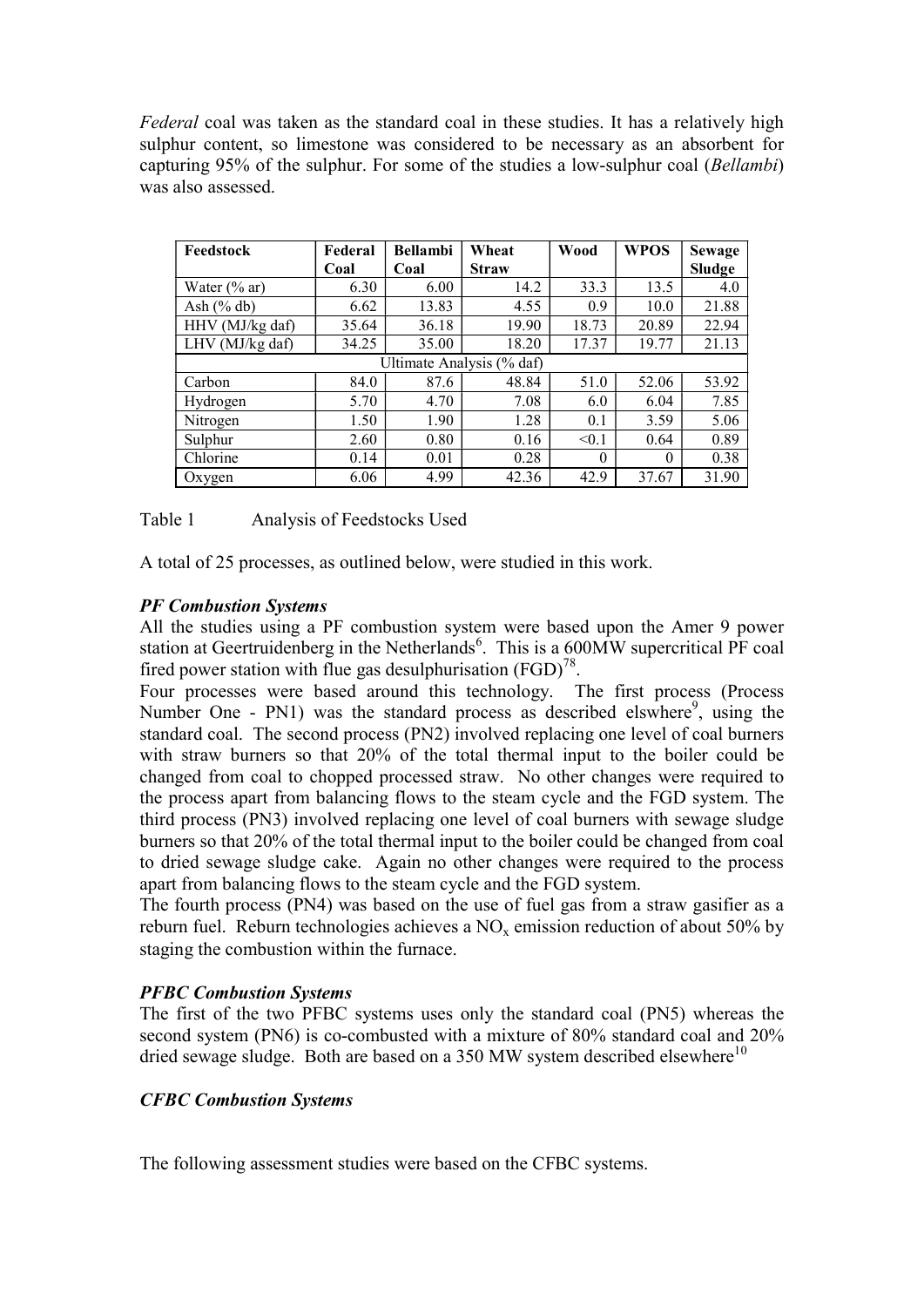| PN7 | 250MWe CFBC      | Federal Coal Only                  |
|-----|------------------|------------------------------------|
| PN8 | 250MWe CFBC      | Federal Coal $+$ 20% Straw         |
|     | PN9 250MWe CFBC  | Federal Coal $+20\%$ Sewage Sludge |
|     | PN10 125MWe CFBC | Federal Coal Only                  |
|     | PN11 125MWe CFBC | Federal Coal $+20\%$ Straw         |
|     | PN12 25MWe CFBC  | Federal Coal Only                  |
|     | PN13 25MWe CFBC  | Federal Coal $+50\%$ Straw         |
|     | PN14 25MWe CFBC  | Federal Coal + 50% Wood            |
|     | PN15 25MWe CFBC  | Federal Coal $+50\%$ WPOS          |
|     | PN16 25MWe CFBC  | Bellambi Coal Only                 |
|     | PN17 25MWe CFBC  | Bellambi Coal + 50% Straw          |
|     | PN18 25MWe CFBC  | Bellambi Coal + 50% Wood           |
|     | PN19 25MWe CFBC  | Bellambi Coal + 50% WPOS           |
|     | PN20 25MWe CFBC  | Wood Only                          |
|     | PN21 25MWe CFBC  | <b>Straw Only</b>                  |
|     | PN22 12MWe CFBC  | Federal Coal Only                  |
|     | PN23 12MWe CFBC  | Federal Coal $+50\%$ Straw         |
|     | PN24 12MWe CFBC  | Bellambi Coal Only                 |
|     | PN25 12MWe CFBC  | Bellambi Coal + 50% Straw          |
|     |                  |                                    |

The superheated steam inlet conditions at the high-pressure steam turbine for the different processes are given in Table 2. The system technologies are described more fully elsewhere, as before.

| <b>Plant Size</b> | Pressure (bar) | Temperature (°C) | Reheat         |
|-------------------|----------------|------------------|----------------|
| 12 MWe            | 80             | 480              | None           |
| 25 MWe            | 92             | 495              | None           |
| 125 MWe           | .60            | 538              | Reheat to 538C |
| 250 MWe           | .60            | 538              | Reheat to 538C |

Table 2 Superheated Steam Conditions for the CFBC Systems

### Technical Results

A full description of the technical, environmental and economic features of these systems has been described elsewhere (as before), but only the key indicators of performance are needed to assess the effects of using biomass or wastes on  $CO<sub>2</sub>$ emissions reduction.

The indicator of technical performance is taken to be the LHV Net Electrical Efficiency (Efficiency, %). The  $CO<sub>2</sub>$  emission level is taken as a measure of the environmental performance (total  $CO<sub>2</sub>$ ). Where biomass is used as the fuel, the  $CO<sub>2</sub>$ released by the biomass can be offset from the total  $CO_2$  emissions (net  $CO_2$ ).

| Process | Technology, Fuel               | Efficiency $(\% )$ | Total $CO2$ | Net $CO2$ |
|---------|--------------------------------|--------------------|-------------|-----------|
| Number  |                                |                    | (g/kWh)     | (g/kWh)   |
| PN1     | 600MWe PF, 100% Federal Coal   | 44.0               | 759         | 759       |
| PN2     | 600MWe PF, 20% Straw           | 43.8               | 773         | 610       |
| PN3     | 600 MWe PF, 20% Sewage Sludge  | 43.8               | 765         | 765       |
| PN4     | 600 MWe PF, 20% Straw (reburn) | 43.2               | 818         | 625       |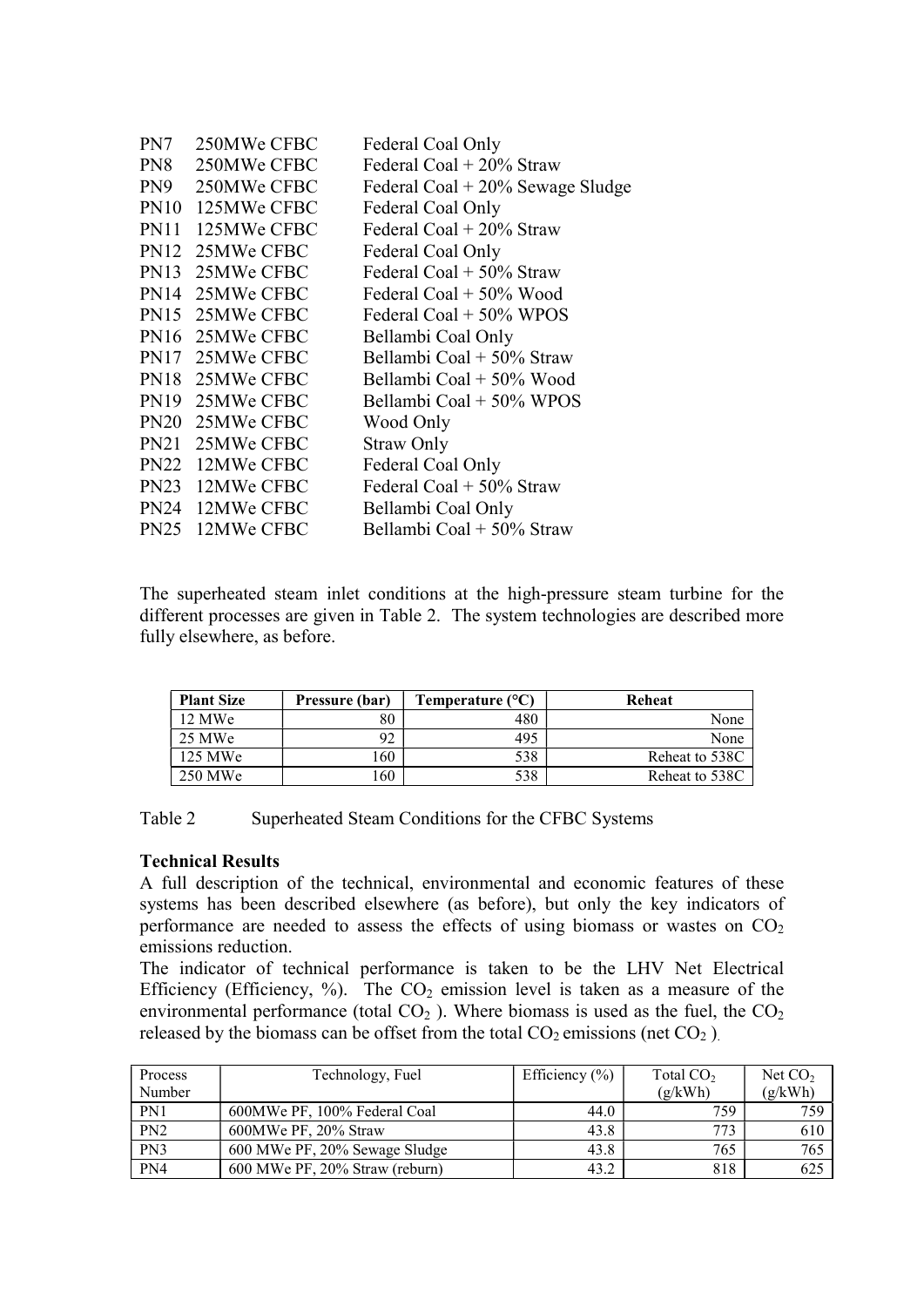| PN5             | 350 MWe PFBC, 100% Federal Coal      | 41.2 | 783  | 783      |
|-----------------|--------------------------------------|------|------|----------|
| PN <sub>6</sub> | 350 MWe PFBC, 20% Sewage Sludge      | 41.1 | 792  | 634      |
| PN7             | 250MWe CFBC, 100% Federal Coal       | 39.0 | 841  | 841      |
| PN8             | 250MWe CFBC, 20% Straw               | 38.7 | 858  | 678      |
| PN <sub>9</sub> | 250MWe CFBC, 20% Sewage Sludge       | 39.0 | 866  | 866      |
| <b>PN10</b>     | 125MWe CFBC, 100% Federal Coal       | 39.0 | 841  | 841      |
| <b>PN11</b>     | 125MWe CFBC, 20% Straw               | 38.7 | 859  | 678      |
| <b>PN12</b>     | 25MWe CFBC, Federal Coal Only        | 30.2 | 1107 | 1107     |
| <b>PN13</b>     | 25MWe CFBC, Federal Coal + 50% Straw | 29.5 | 1163 | 558      |
| <b>PN14</b>     | 25MWe CFBC, Federal Coal + 50% Wood  | 28.2 | 1266 | 552      |
| <b>PN15</b>     | 25MWe CFBC, Federal Coal + 50% WPOS  | 29.2 | 1172 | 580      |
| PN16            | 25MWe CFBC, Bellambi Coal Only       | 30.2 | 1095 | 1095     |
| <b>PN17</b>     | 25MWe CFBC, Bellambi Coal + 50%      | 29.6 | 1157 | 550      |
|                 | <b>Straw</b>                         |      |      |          |
| <b>PN18</b>     | 25MWe CFBC, Bellambi Coal + 50%      | 28.2 | 1259 | 543      |
|                 | Wood                                 |      |      |          |
| PN19            | 25MWe CFBC, Bellambi Coal + 50%      | 29.2 | 1166 | 566      |
|                 | <b>WPOS</b>                          |      |      |          |
| <b>PN20</b>     | 25MWe CFBC, Wood Only                | 26.5 | 1433 | $\Omega$ |
| <b>PN21</b>     | 25MWe CFBC, Straw Only               | 29.1 | 1213 | $\theta$ |
| <b>PN22</b>     | 12MWe CFBC, Federal Coal Only        | 29.5 | 1132 | 1132     |
| <b>PN23</b>     | 12MWe CFBC, Federal Coal + 50% Straw | 28.9 | 1192 | 600      |
| <b>PN24</b>     | 12MWe CFBC, Bellambi Coal Only       | 29.5 | 1120 | 1120     |
| <b>PN25</b>     | 12MWe CFBC, Bellambi Coal + 50%      | 28.8 | 1182 | 590      |
|                 | <b>Straw</b>                         |      |      |          |

Table 3 Technical and environmental indicators for all systems

# Economic Results

The economic indicators for a system are taken to be: a) the Total Capital Investment (TCI) in M€; b) Specific Capital Investment (SCI) i.e. Capital Investment per Installed Net kWe, in  $\epsilon$ ; and c) the Break-even Electricity Selling Price (BESP) in €/MWh.

| Process         | Technology, Fuel                      | <b>TCI</b> | <b>SCI</b> | <b>BESP</b> |
|-----------------|---------------------------------------|------------|------------|-------------|
| Number          |                                       |            |            |             |
| PN1             | 600MWe PF, 100% Federal Coal          | 515        | 856        | 31.5        |
| PN <sub>2</sub> | 600MWe PF, 20% Straw                  | 535        | 891        | 37.4        |
| PN <sub>3</sub> | 600 MWe PF, 20% Sewage Sludge         | 523        | 872        | See text    |
| PN4             | 600 MWe PF, 20% Straw (reburn)        | 609        | 1017       | 39.7        |
| PN5             | 350 MWe PFBC, 100% Federal Coal       | 355        | 984        | 36.9        |
| PN <sub>6</sub> | 350 MWe PFBC, 20% Sewage Sludge       | 368        | 1026       | See text    |
| PN7             | 250MWe CFBC, 100% Federal Coal        | 271        | 1080       | 40.1        |
| PN <sub>8</sub> | 250MWe CFBC, 20% Straw                | 283        | 1140       | 46.2        |
| PN <sub>9</sub> | 250MWe CFBC, 20% Sewage Sludge        | 280        | 1118       | See text    |
| <b>PN10</b>     | 125MWe CFBC, 100% Federal Coal        | 167        | 1330       | 46.4        |
| <b>PN11</b>     | 125MWe CFBC, 20% Straw                | 176        | 1400       | 53.3        |
| <b>PN12</b>     | 25MWe CFBC, Federal Coal Only         | 41         | 1700       | 56.1        |
| <b>PN13</b>     | 25MWe CFBC, Federal Coal + 50% Straw  | 46         | 1980       | 79.1        |
| <b>PN14</b>     | 25MWe CFBC, Federal Coal + 50% Wood   | 43         | 1920       | 67.8        |
| <b>PN15</b>     | 25MWe CFBC, Federal Coal + 50% WPOS   | 42         | 1810       | 60.4        |
| <b>PN16</b>     | 25MWe CFBC, Bellambi Coal Only        | 40         | 1660       | 54.0        |
| <b>PN17</b>     | 25MWe CFBC, Bellambi Coal + 50% Straw | 46         | 1960       | 77.9        |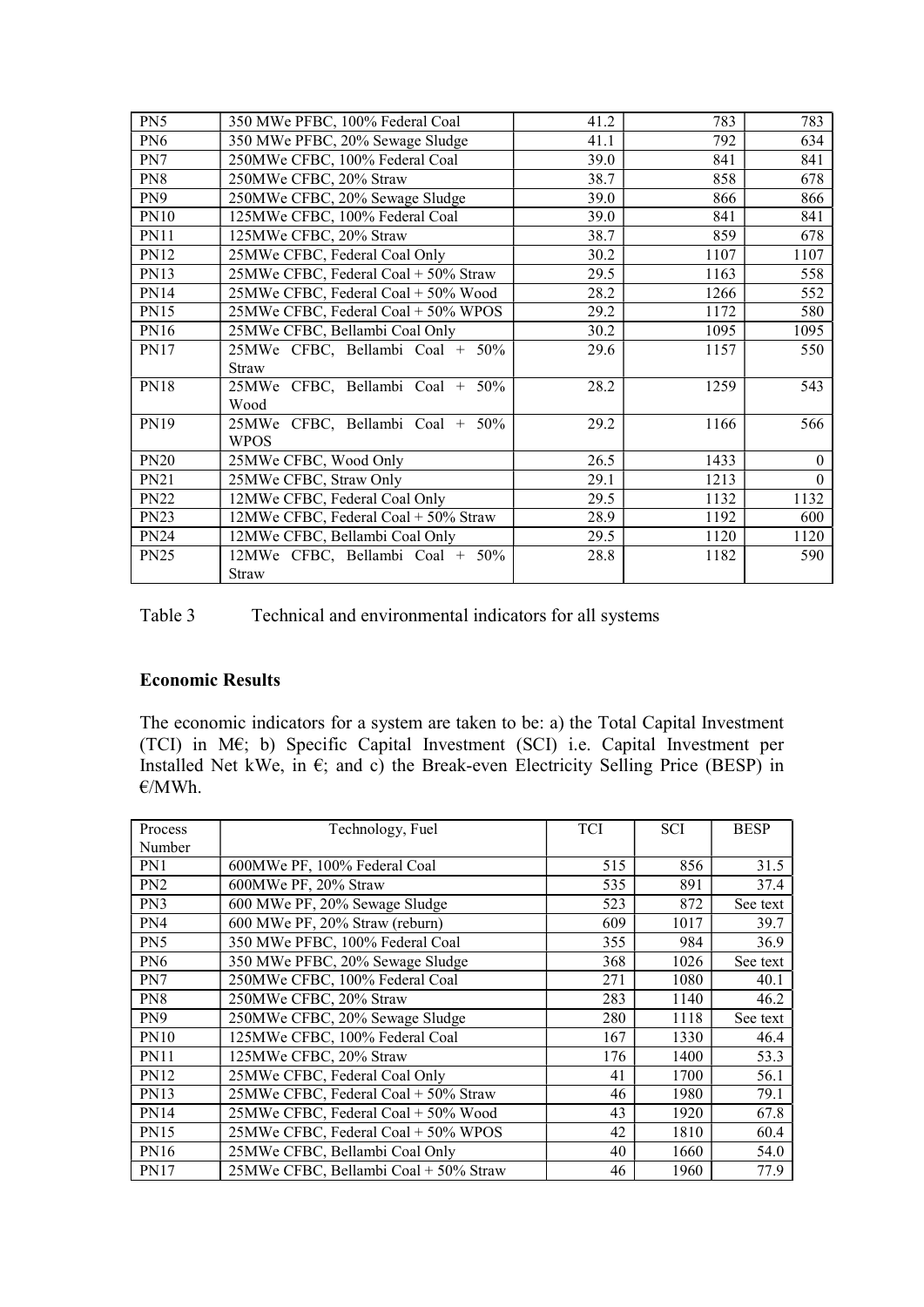| <b>PN18</b> | 25MWe CFBC, Bellambi Coal + 50% Wood  | 43 | 1900 | 66.6 |
|-------------|---------------------------------------|----|------|------|
| <b>PN19</b> | 25MWe CFBC, Bellambi Coal + 50% WPOS  | 42 | 1790 | 59.2 |
| <b>PN20</b> | 25MWe CFBC, Wood Only                 | 45 | 2110 | 79.3 |
| <b>PN21</b> | 25MWe CFBC, Straw Only                | 49 | 2110 | 99.0 |
| <b>PN22</b> | 12MWe CFBC, Federal Coal Only         | 24 | 1910 | 61.5 |
| <b>PN23</b> | 12MWe CFBC, Federal Coal + 50% Straw  | 28 | 2260 | 86.4 |
| <b>PN24</b> | 12MWe CFBC, Bellambi Coal Only        | 24 | 1870 | 59.2 |
| <b>PN25</b> | 12MWe CFBC, Bellambi Coal + 50% Straw | 28 | 2230 | 84.8 |

## Table 4 Economic indicators for all systems

Whilst every effort is made to validate the capital cost estimation data, using published information and actual quotations from equipment vendors, the absolute accuracy of this type of capital cost estimation procedure has been estimated at about 25-30%. However, although the absolute accuracy of a single cost estimate may be only  $\pm$ 25-30%, what has been done in these studies is to compare families of similar technologies, composed of similar types of equipment. Therefore, the comparative capital cost estimates, which are based on the accurate calculation of a difference in a basic design by the mass and energy balance program, should be valid. The economic data shown here were collected in 1998, but the comparisons should still retain their validity.

# The Effect on Economics of Biomass Co-Combustion Systems of CO2 Emissions **Reduction**

As can be seen from the tables 3 and 4 above, all of the systems that involved cocombustion of biomass with coal have a negative impact on the efficiency, capital cost and electricity generation cost (BESP). However, they all give a reduction in net  $CO<sub>2</sub>$  emissions and they should be given a credit for this. One way of comparing the economic performance of the different biomass co-combustion systems is to look at the cost of reducing the emissions by 1 tonne of  $CO<sub>2</sub>$ . These figures are presented in Table 5 and Figure 1. Of the three biomass feedstocks studied straw is the least attractive biomass for reducing  $CO<sub>2</sub>$  emissions, because of its high moisture content, its high capital cost for reception, storage and feeding and its high purchase price of 60€/tonne in Denmark. WPOS is the most attractive biomass basically because of its good feedstock properties and its low price in Greece. Wood is not as attractive as WPOS due to its high moisture content and its slightly higher purchase price.

| Co-combustion<br><b>System</b>           | PN2  | PN <sub>8</sub> | <b>PN13</b> | <b>PN14</b> | <b>PN15</b> | <b>PN20</b> | <b>PN21</b> | <b>PN20</b>     | <b>PN21</b> |
|------------------------------------------|------|-----------------|-------------|-------------|-------------|-------------|-------------|-----------------|-------------|
| System<br>Compared<br>with               | PN1  | PN7             | <b>PN12</b> | <b>PN12</b> | <b>PN12</b> | <b>PN12</b> | <b>PN12</b> | PN <sub>1</sub> | PN1         |
| <b>BESP</b><br>in<br>Increase<br>(E/MWh) | 5.9  | 6.1             | 23          | 11.7        | 4.3         | 23.2        | 42.9        | 47.8            | 67.5        |
| Reduction in $CO2$<br>Emissions (g/kWh)  | 149  | 163             | 540         | 515         | 535         | 1107        | 1107        | 759             | 759         |
| Cost $\epsilon$ /t CO <sub>2</sub>       | 39.5 | 37.4            | 42.6        | 22.7        | 8.0         | 21.0        | 38.8        | 63.0            | 88.9        |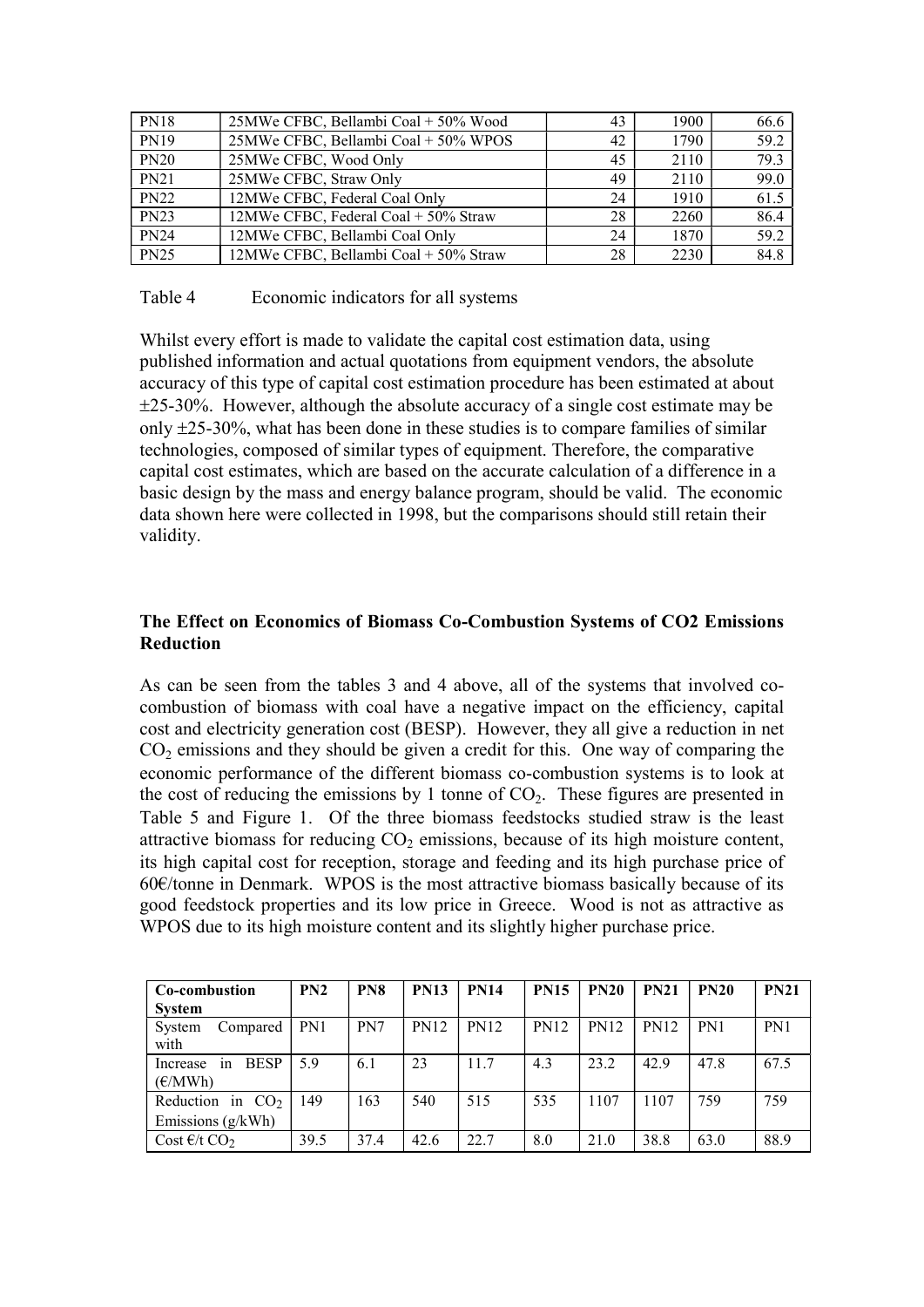### Table5 Cost of Reduction  $CO_2$  Emissions

For small-scale combustion of wood (PN20) to compete with large-scale production of electricity for sale on the open market (PN1) a credit of 63  $\epsilon$ /tonne of CO<sub>2</sub> emission avoided is required. When looking at small scale CFBC systems (PN12) the credit required for co-combustion (PN14) is very similar to direct combustion (PN20), it increases slightly from 21.0 to 22.7  $\epsilon$ /tonne CO<sub>2</sub> avoided. This is due to the lower capital cost penalty incurred for receiving, storing and feeding the wood chips compared with straw. Therefore to encourage small industrial scale CFBC combustion of wood or co-combustion of coal with wood a credit of about 22  $\epsilon$ /tonne CO<sub>2</sub> avoided would be required. WPOS requires only a small credit of 8  $\epsilon$ /tonne of  $CO<sub>2</sub>$  emission avoided to encourage its use.



Figure 1 Economics of CO<sub>2</sub> Emission Reduction

For small scale combustion of straw (PN21) to compete with large scale production of electricity for sale on the open market (PN1) a credit of 88.9  $\epsilon$  is required for each tonne of  $CO<sub>2</sub>$  emission avoided. Co-combustion of straw with coal in either a PF boiler system (PN2) or a large scale CFBC system (PN8) is a much more attractive means of reducing  $CO_2$  emissions as a lower credit of 39.5 and 37.4  $\epsilon$  respectively is required for each tonne of  $CO_2$  avoided. When looking at small scale CFBC systems (PN12), which are not competing with large scale electricity production on the open market, then co-combustion (PN13) is not as attractive as direct combustion (PN21) and the credit required increases from 38.8 to 42.6  $\epsilon$ /tonne CO<sub>2</sub> avoided. This is due to the additional capital cost incurred in receiving, storing and feeding two different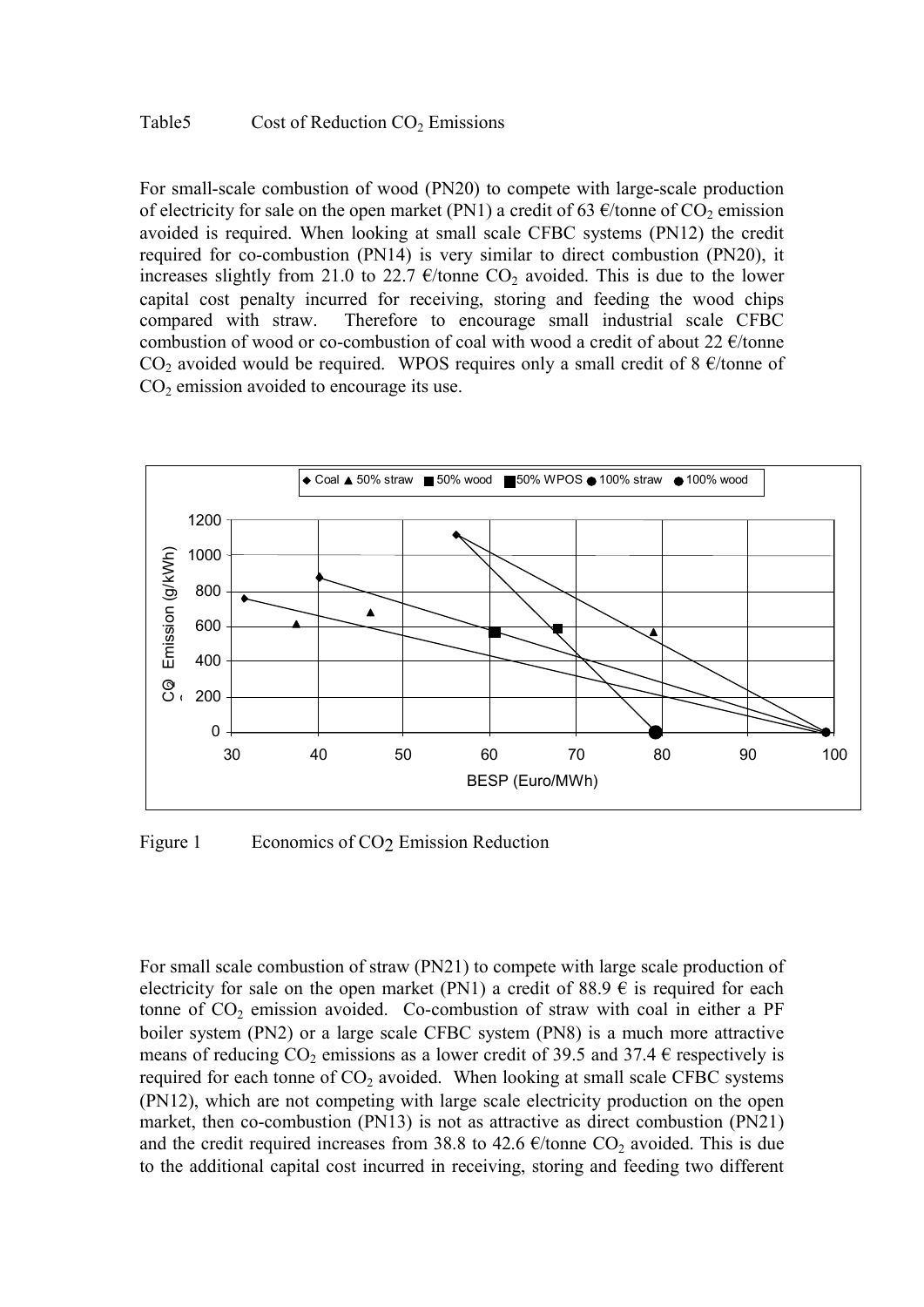feedstocks for this small size of power plant. However, these figures show that a credit of about 40 $\epsilon$ /tonne CO<sub>2</sub> avoided would encourage large-scale co-combustion of straw with coal and also small industrial scale CFBC combustion of straw or cocombustion of coal with straw. Not shown in the table is the figure for 12MWe CFBC plant, but the figure here for co-combustion of coal with straw is 45  $\epsilon$ /tonne  $CO<sub>2</sub>$  avoided.

### Conclusions

### Straw

Straw has a negative effect on the overall performance due to its high moisture content, the high capital cost of straw processing equipment and the high purchase price of the straw feedstock.

With large scale PF co-combustion of coal and 20% straw the overall efficiency was reduced by 0.2%, the capital costs increased by 20 M $\epsilon$  and the electricity selling price (BESP) increased by 5.9  $\epsilon$ /MWh. However the use of straw reduced the net CO<sub>2</sub> emissions by about 20%. To make PF co-combustion competitive with similar coal only systems a credit of 39.5  $\epsilon$ /tonne CO<sub>2</sub> avoided is required.

When using gasified straw as a reburn fuel in a PF boiler the overall efficiency was reduced by 0.8%, the capital costs increased substantially by 94 M $\epsilon$  and the BESP increased by 8.2  $\epsilon$ /MWh. However this reduced the NO<sub>x</sub> emissions by 50% and the net  $CO<sub>2</sub>$  emissions by about 20%. It is difficult to justify the increased costs involved in this system in comparison with coal-over-coal reburn technology and cocombustion with straw unless there are substantial operational benefits.

With large scale CFBC co-combustion of coal and straw the overall efficiency was reduced by 0.3%, the capital costs increased by 12 M $\epsilon$  and the BESP increased by 6.1  $\epsilon$ /MWh. The use of straw reduced the net CO<sub>2</sub> emissions by about 20%. To make CFBC co-combustion competitive with similar coal only systems a credit of 37.4  $\epsilon$ /tonne CO<sub>2</sub> avoided is required.

The co-combustion of coal with 50% straw in a 25MWe CFBC system reduced the overall efficiency by 0.7%, increased the capital costs by 5 M $\epsilon$  and increased the BESP by 23  $\epsilon$ /MWh. The use of straw reduced the net CO<sub>2</sub> emissions by about 50%. To make small scale CFBC co-combustion competitive with similar coal only systems a credit of 42.6  $\epsilon$ /tonne CO<sub>2</sub> avoided is required. The use of a low sulphur coal had a small beneficial effect on the performance of the CFBC systems studied. The economic advantage depends on the relative price differential between the low and high sulphur coal.

#### Sewage Sludge

In this study sewage sludge is considered to be a waste, not a renewable energy source, and therefore what is important is the cost of disposing of this waste not the reduction in  $CO<sub>2</sub>$  emissions. To calculate the cost of disposing of the sewage sludge it was assumed that the BESP for the three processes using sewage sludge, PN3, PN7 and PN10 is the same as the BESP for the equivalent coal only systems. An economic analysis was then performed to determine the price that could be paid for the sewage sludge to give this BESP.

The addition of 20% sewage sludge to a PF boiler reduced the efficiency by 0.2% and increased the capital cost by 8 M€. To make PF co-combustion of sewage sludge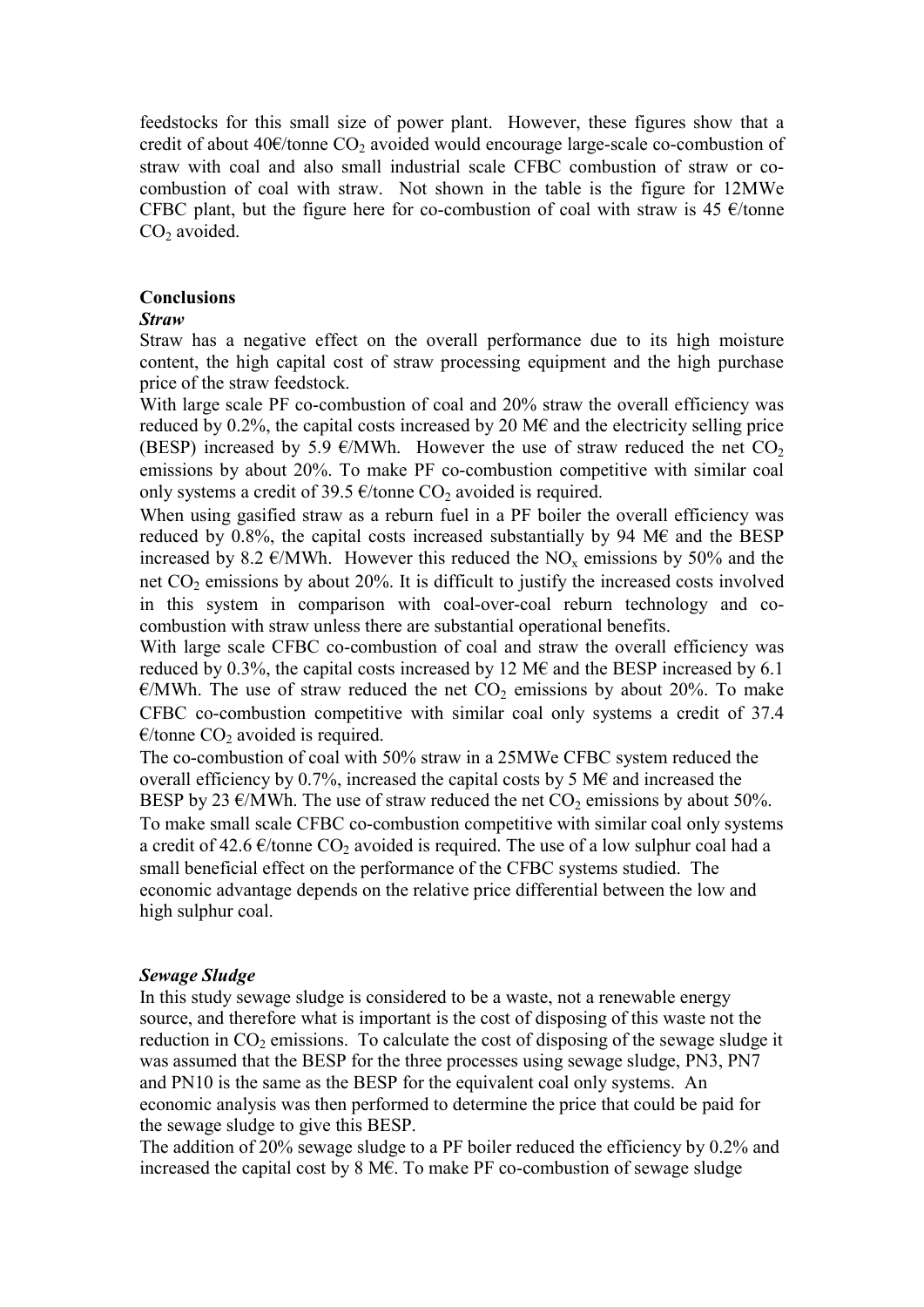competitive with similar coal only systems a price of  $13.6 \times$ /tonne could be paid for the dried sewage sludge compared to 32  $\epsilon$ /tonne for the coal.

The addition of 20% sewage sludge to a PFBC system reduced the efficiency by 0.1% and increased the capital cost by 13 M€. To make PFBC co-combustion of sewage sludge competitive with similar coal only systems a price of 6.5  $\epsilon$ /tonne could be paid for the sewage sludge. However, the PFBC is a slurry fed system therefore wet sewage filter cake could also be used without any economic penalty.

The addition of 20% sewage sludge to the large scale CFBC reduced the efficiency by 0.2% and increased the capital cost by 9 M€. To make CFBC co-combustion of sewage sludge competitive with similar coal only systems a price of 11.8  $\epsilon$ /tonne could be paid for the sewage sludge. There is a penalty of 20  $\epsilon$ /dry tonne if wet sewage filter cake is used in this system instead of dried sewage sludge.

However, PF, PFBC and CFBC are all potentially attractive routes for co-combusting coal and sewage sludge, especially as under normal circumstances a gate fee would be available to take the sewage sludge.

### **Wood**

Wood has quite a high negative impact on efficiency, due to its higher moisture content, but less of an impact on the capital cost due to its easier reception, preparation and feeding compared with straw. The co-combustion of coal with 50% wood in the 25MWe CFBC systems reduced the overall efficiency by 2.0%, increased the capital costs by 2 M€ and increased the BESP by 11.7  $\epsilon$ /MWh. The use of wood reduced the net  $CO_2$  emissions by about 46%. To make CFBC co-combustion of wood competitive with similar coal only systems a credit of 22.7  $\epsilon$ /tonne CO<sub>2</sub> avoided is required. The co-combustion of coal with WPOS in the 25MWe CFBC system reduced the overall efficiency by 1.0%, increased the capital costs by 1 M€ and increased the BESP by 4.3  $\epsilon$ /MWh. The use of WPOS reduced the net CO<sub>2</sub> emissions by about 50%. To make CFBC co-combustion of WPOS competitive with similar coal only systems a credit of  $8 \frac{\epsilon}{\t{6}}$  tonne CO<sub>2</sub> avoided is required.

#### Biomass Feedstock comparisons

Of the three biomass feedstocks studied straw is the least attractive biomass for reducing  $CO_2$  emissions, because of its high moisture content, its high capital cost for reception, storage and feeding and its high purchase price of 60€/tonne in Denmark. WPOS is the most attractive biomass because of its good feedstock properties and its low price of 23€/tonne in Greece. Wood is not as attractive as WPOS due to its high moisture content and its slightly higher purchase price. A credit of about 40€/tonne  $CO<sub>2</sub>$  avoided would encourage large scale PF and CFBC co-combustion of straw with coal and also small industrial scale CFBC combustion of straw or co-combustion of coal with straw. To encourage small industrial scale CFBC combustion of wood or co-combustion of coal with wood a credit of about  $22 \epsilon$ /tonne CO<sub>2</sub> avoided would be required. WPOS requires only a small credit of  $8 \text{ E/tonne of } CO_2$  emission avoided to encourage its use. These figures are heavily dependent on the price paid for the biomass.